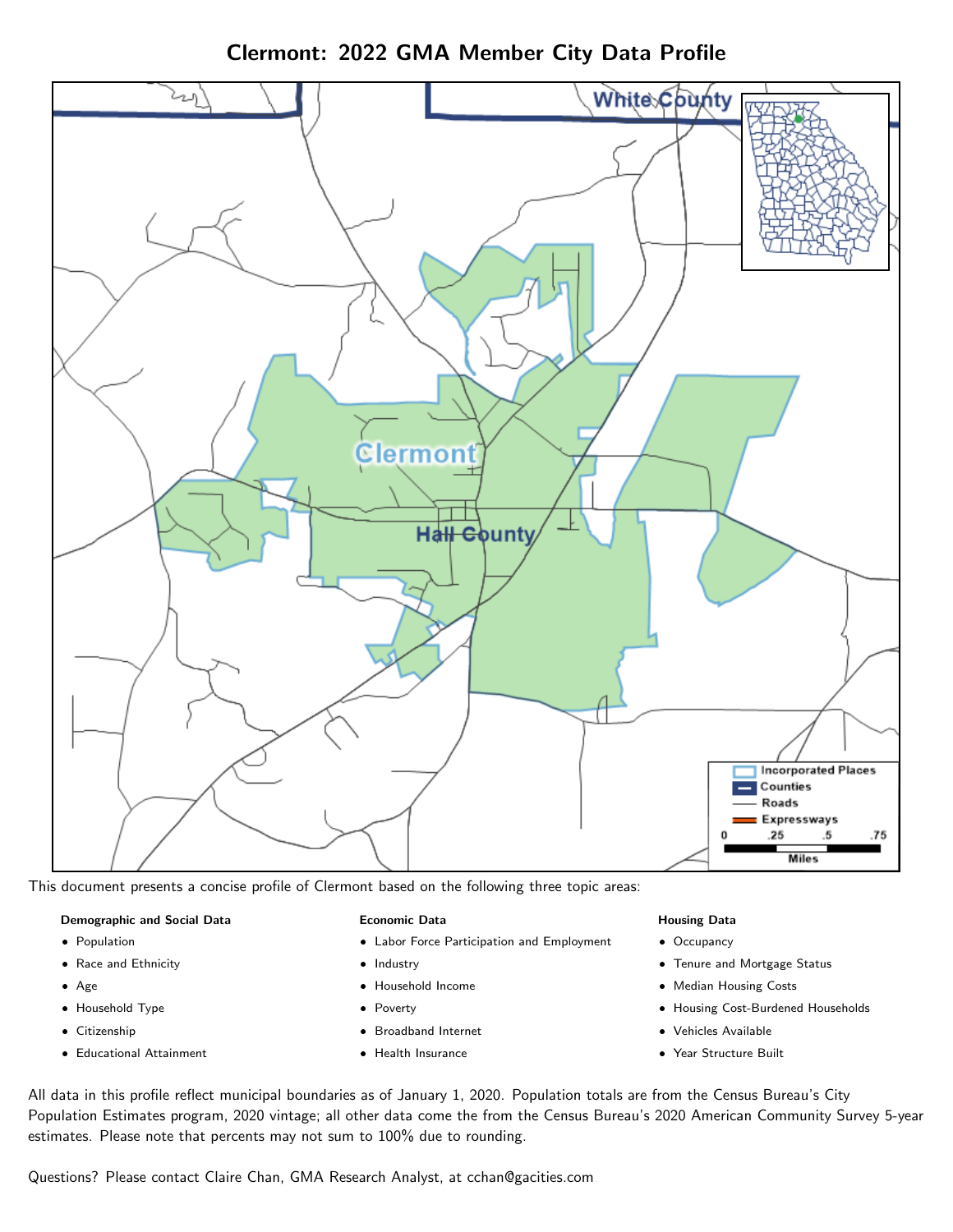# Clermont: Demographic and Social





Source: American Community Survey, 2020 5-year estimates, table B01001 Source: American Community Survey, 2020 5-year estimates, table B11001

# **Citizenship**



Source: American Community Survey, 2020 5-year estimates, table B05002 Source: American Community Survey, 2020 5-year estimates, table B15002

#### Race and Ethnicity



Source: U.S. Census Bureau, City Population Estimates, 2020 vintage Source: American Community Survey, 2020 5-year estimates, table B03002

## Household Type



#### Educational Attainment



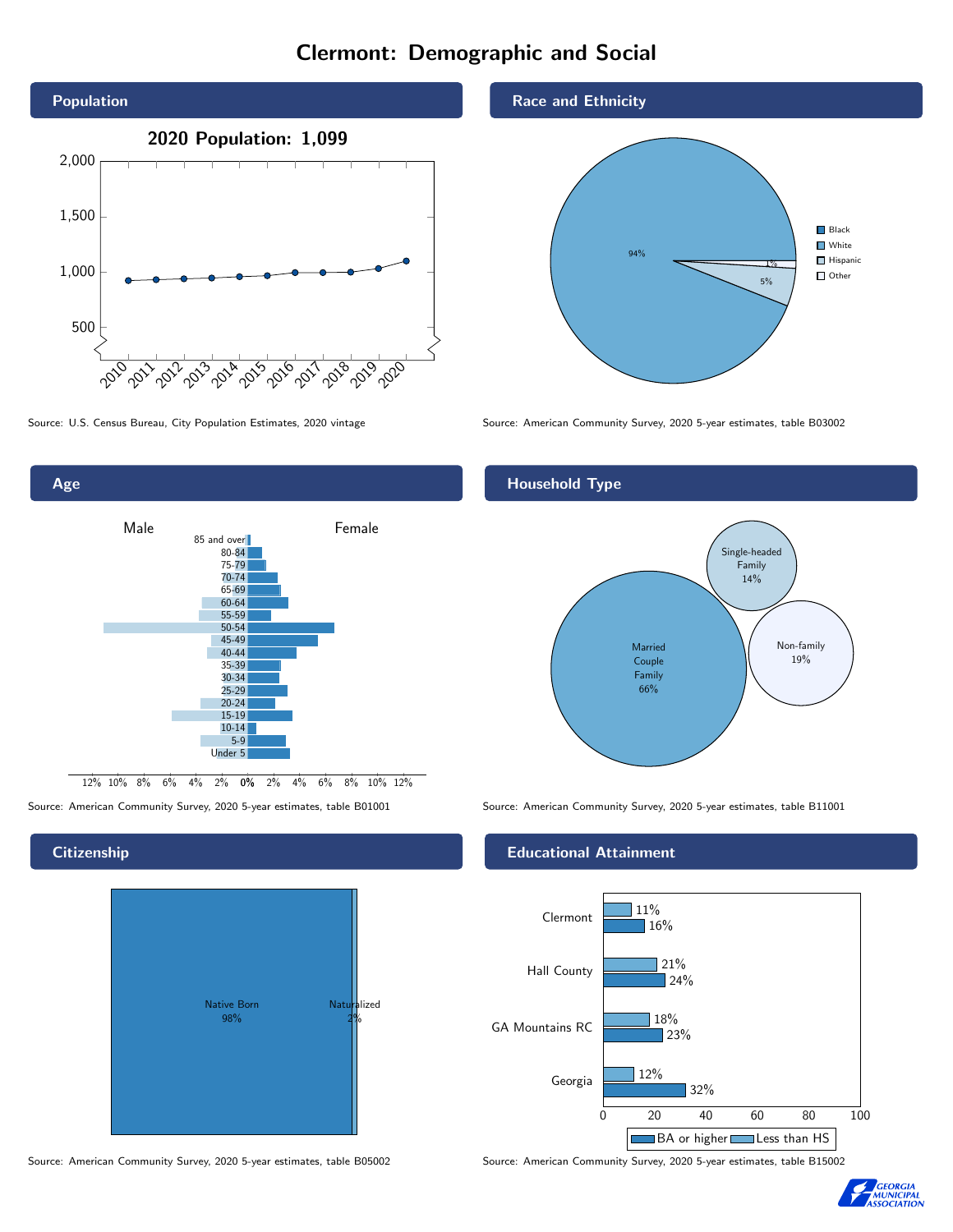# Clermont: Economic



Source: American Community Survey, 2020 5-year estimates, table B23001 Note: Unemployment rate is based upon the civilian labor force.

# Industry

| Agriculture, forestry, fishing and hunting, and mining      | $2\%$ |
|-------------------------------------------------------------|-------|
| Construction                                                | 16%   |
| Manufacturing                                               | 20%   |
| <b>Wholesale Trade</b>                                      | 6%    |
| Retail Trade                                                | 15%   |
| Transportation and warehousing, and utilities               | 6%    |
| Information                                                 | $1\%$ |
| Finance and insurance, real estate, rental, leasing         | 12%   |
| Professional, scientific, mgt, administrative, waste mgt    | 5%    |
| Educational services, and health care and social assistance | 10%   |
| Arts, entertainment, recreation, accommodation, food        | $4\%$ |
| service                                                     |       |
| Other services, except public administration                | $2\%$ |
| Public administration                                       | $2\%$ |

Source: American Community Survey, 2020 5-year estimates, table C24030



Source: American Community Survey, 2020 5-year estimates, tables B19013 and B19025 Source: American Community Survey, 2020 5-year estimates, table B17010



### Poverty



## **Health Insurance**



Source: American Community Survey, 2020 5-year estimates, table B28002 Source: American Community Survey, 2020 5-year estimates, table B18135